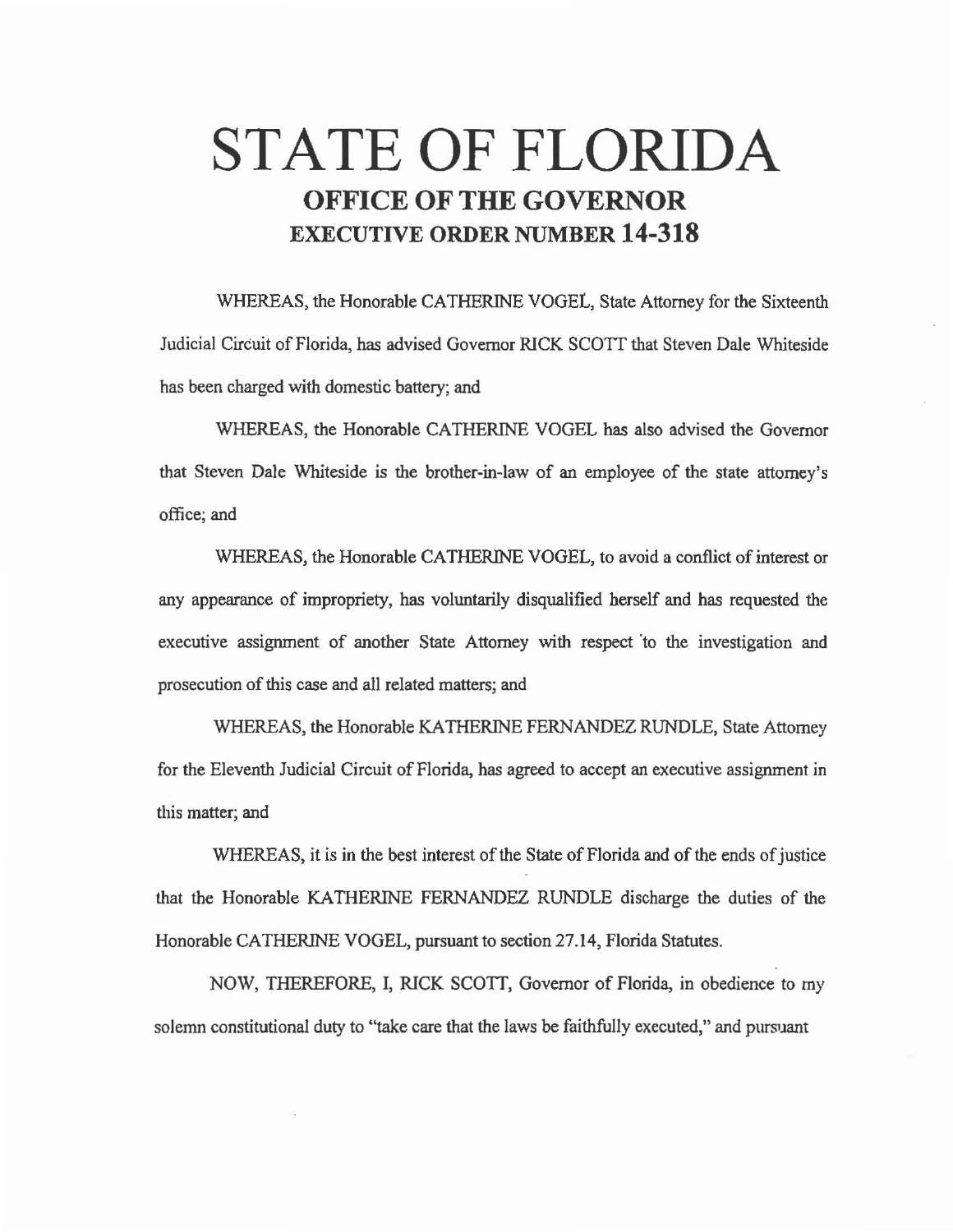to the Constitution and laws of the State of Florida, issue the following Executive Order, effective immediately:

## Section 1.

The Honorable KATHERINE FERNANDEZ RUNDLE, State Attorney for the Eleventh Judicial Circuit of Florida, referred to as the "Assigned State Attorney," is assigned to discharge the duties of the Honorable CA THERINE VOGEL, State Attorney for the Sixteenth Judicial Circuit of Florida, as they relate to the investigation, prosecution and all matters related to Steven Dale Whiteside.

#### Section 2.

The Assigned State Attorney or one or more Assistant State Attorneys and Investigators, who have been designated by the Assigned State Attorney, shall proceed immediately to the Sixteenth Judicial Circuit of Florida, and are vested with the authority to perform the duties prescribed herein.

## Section 3.

All residents of the Sixteenth Judicial Circuit are requested, and all public officials are directed, to cooperate and render whatever assistance is necessary to the Assigned State Attorney, so that justice may be served.

## Section 4.

The period of this Executive Assignment shall be for one (1) year, to and including December 19, 2015.